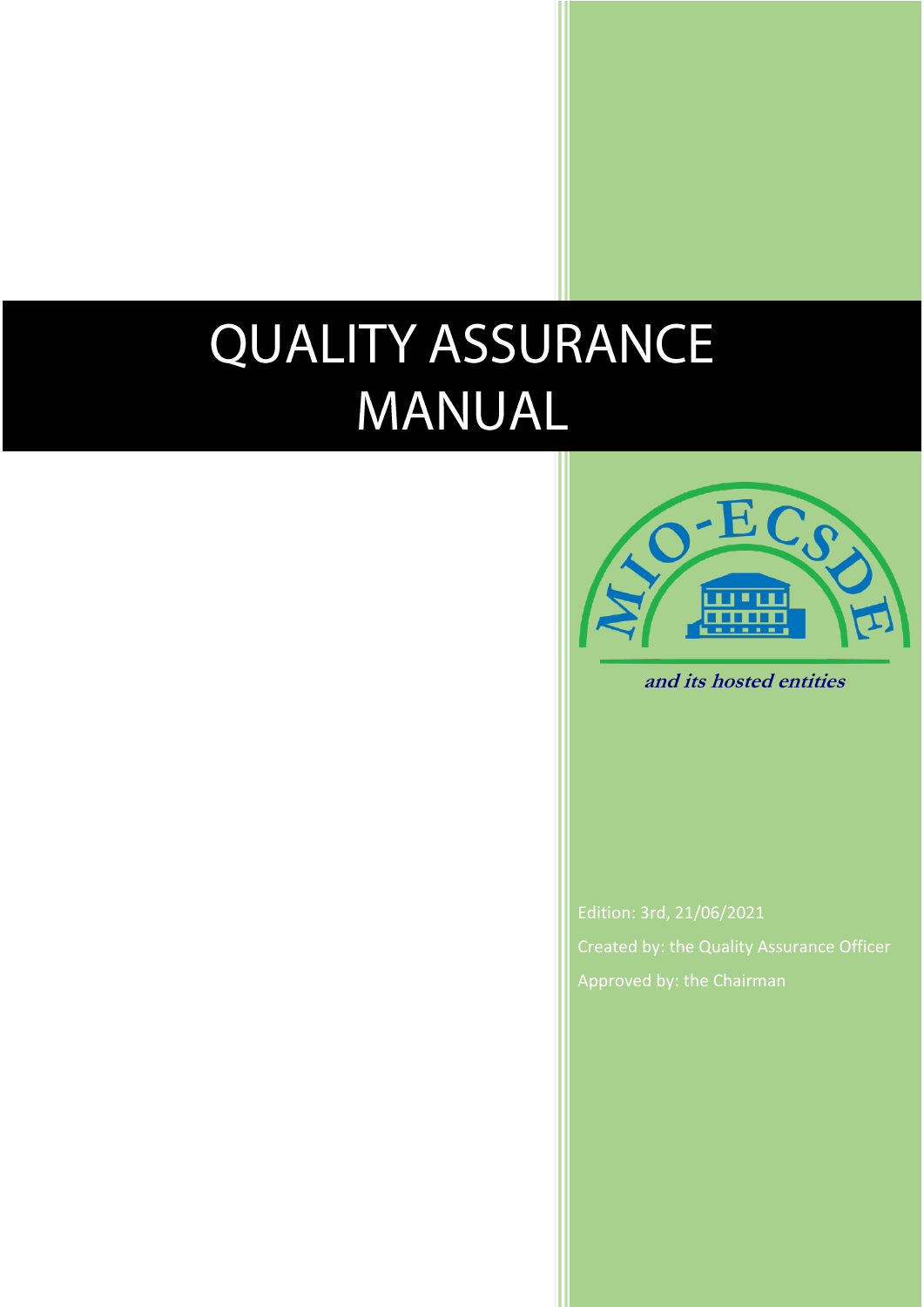

# **PRESENTATION OF THE ORGANIZATION**

The Mediterranean Information Office for Environment, Culture and Sustainable Development became a Federation of Mediterranean Non-Governmental Organizations (NGOs) in March 1996. In the early 80s, the European Community, due to its enlargement with new Member States from the Mediterranean, urged the European Environmental Bureau (EEB) to set up the Mediterranean Committee, with the technical support of the ELLINIKI ETAIREIA (Hellenic Society for the Protection of the Environment and the Cultural Heritage). In 1990, the Mediterranean Information Office (MIO-ECSDE) was founded as a network of NGOs in a joint program of the EEB and the ELLINIKI ETAIREIA, in close cooperation with the Arab Network of Environment and Development (RAED). In 1996, the expansion of the MIO-ECSDE network of NGOs and the growing need for open participation and representation of NGOs in Mediterranean and International fora resulted in the evolvement of MIO-ECSDE into a NGO Federation, with about 105 member organizations from 24 countries.

The Federation consists of Full Member Organizations and Corresponding Member Organizations that have the same privileges and rights, except for the right to vote at the Annual General Meeting (AGM), which is retained only for Full Members. The MIO-ECSDE Executive Bureau is composed of nineteen (19) members: nine members from Mediterranean countries of the European Union, seven members from Mediterranean countries outside the European Union and there are three members representing the two founders of the Federation (EEB and ELLINIKI ETAIREIA) and RAED. The AGM remains the principal institution on which the Federation is based. The Secretariat is located in Athens in the old historic district of Plaka.

MIO-ECSDE also maintains and serves four other major Mediterranean Networks that play a key role in addressing the region's environmental and development challenges:

- The MEdiES Network the "Mediterranean Educational Initiative for Environment and Sustainability" www.medies.net
- The Circle of Mediterranean Parliamentarians (MEPs) for Sustainable Development (COMPSUD),

• The Circle of Mediterranean Journalists for Environment and Sustainable Development (COMJESD)

| <b>EDITION - REVISION / DATE:</b> | <b>CREATED BY:</b>            | <b>APPROVED BY:</b> |
|-----------------------------------|-------------------------------|---------------------|
| 3rd/21.06.2021                    | the Quality Assurance Officer | the Chairman        |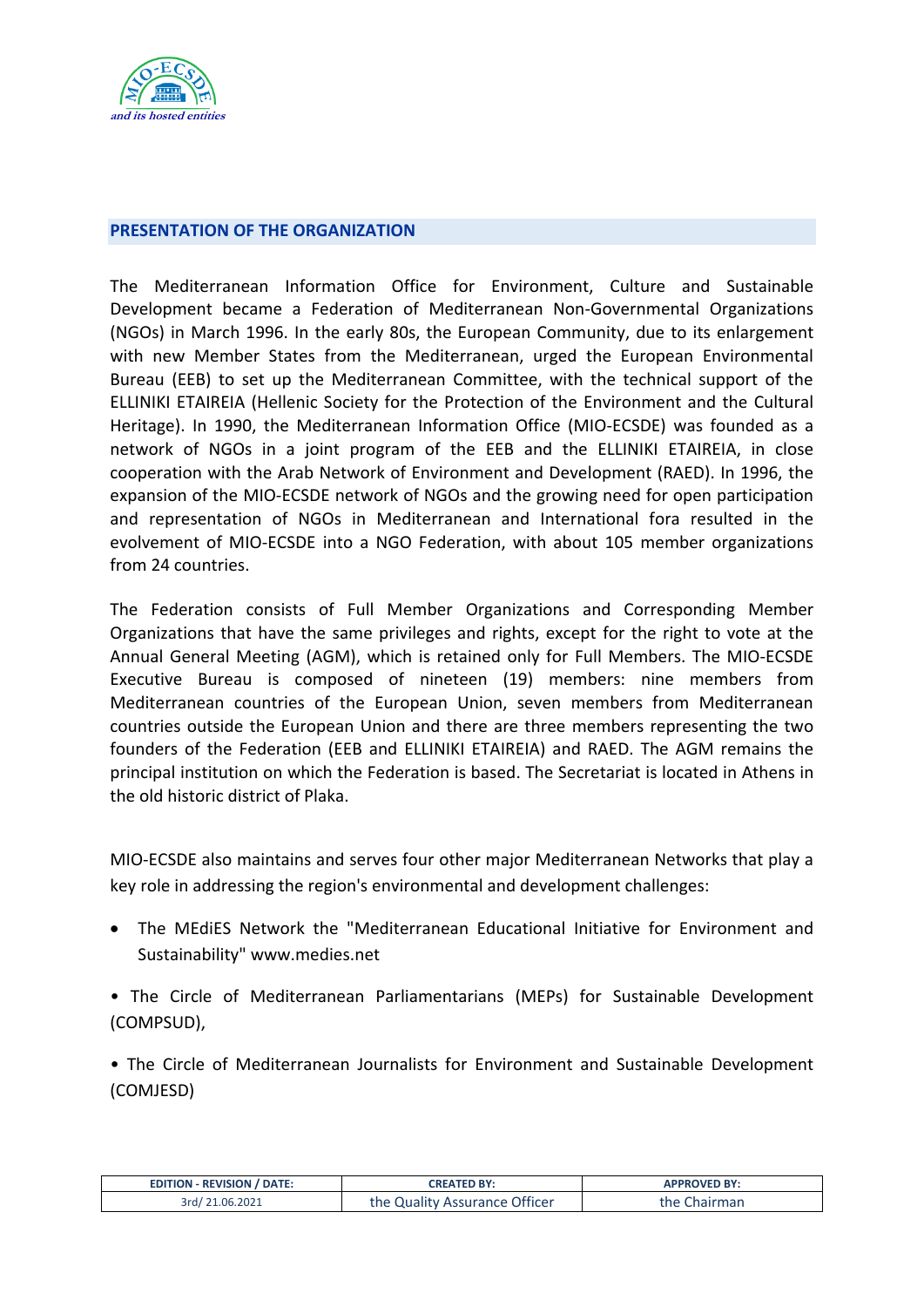

• The Network of Mediterranean Universities for Education for Sustainable Development (MedUnNet) in collaboration with the University of Athens (UoA) for the revitalization of the Higher Education system towards sustainable development.

MIO-ECSDE also cooperates closely with the UNESCO Headquarters & Network for Management and Education for Sustainable Development in the Mediterranean and with the Hellenic Commission MAB - UNESCO.

Finally, MIO-ECSDE also operates as a Host Organization for other International Environmental Organizations, offering them legal status and support in the management of Financial, Admin and tax-related procedures. The Hosted Organizations are committed to a mandatory compliance to the Quality Manual of MIO-ECSDE for specific procedures pertaining mainly to Financial Management and specific Admin Procedures (such as D02, D16, D17 and D18) while they have the discretion to either follow all the procedures of the Manual or to indicate which ones they can follow and which ones are covered by their respective internal procedures.

MIO-ECSDE has been hosting the Global Water Partnership Mediterranean since 2002.

| <b>EDITION - REVISION / DATE:</b> | <b>CREATED BY:</b>            | <b>APPROVED BY:</b> |
|-----------------------------------|-------------------------------|---------------------|
| 3rd/21.06.2021                    | the Quality Assurance Officer | Chairman<br>rne.    |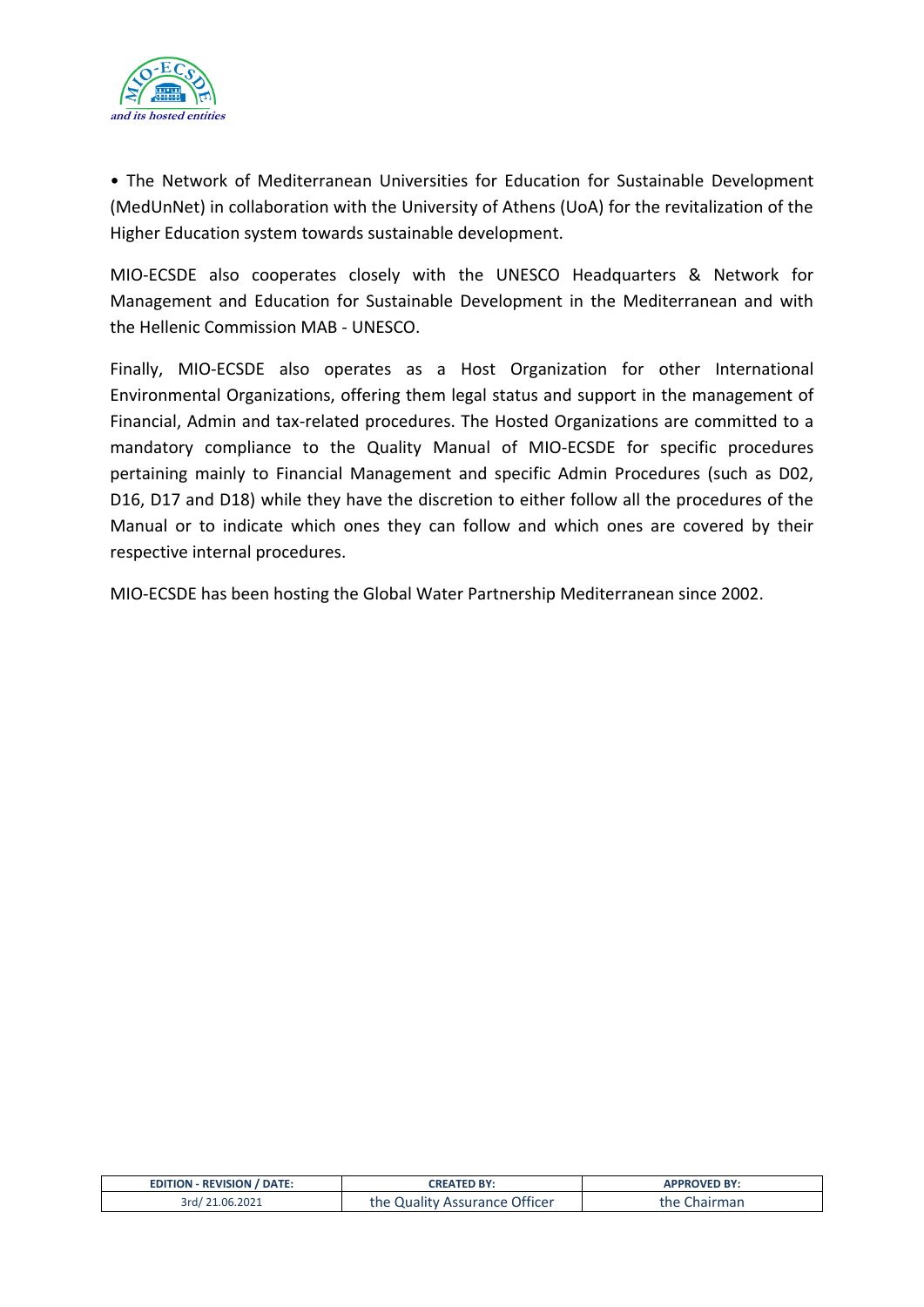

# **QUALITY POLICY**

MIO-ECSDE is a technical and political body, which facilitates the intervention of NGOs in the Mediterranean scene, in close cooperation with the "actors" of the region and the relevant international and national organizations and authorities, who wish to play an active role in support of the environment, culture and sustainable development in the Mediterranean region.

The central core function of the Mediterranean Information Office is that of the active participation and contribution in shaping environmental and environmentally-friendly policy **within the framework of sustainable development** for the Mediterranean, focusing on the relevant policy guidelines of the European Union.

The objectives of the Mediterranean Information Office are the following:

- to promote cooperation, understanding and common efforts of Mediterranean peoples for the protection of the Natural and Cultural Heritage of the Mediterranean and for sustainable development
- to promote cooperation on issues related to the environment and sustainable development
- to promote research, study and education on Mediterranean topics
- to plan, carry out and/or support programs, projects and studies both in Greece and abroad

The values of the MIO-ECSDE are fully harmonized with the 12 Accountability Commitments of the Global Standard for CSO Accountability which are:

- 1. Justice and Equality
- 2. Women's Right and Gender Equality
- 3. 3. Healthy Planet
- 4. Lasting Positive Change
- 5. People Driven Work
- 6. Strong Partnerships
- 7. Advocating for Fundamental Change
- 8. Open Organisations

| <b>EDITION - REVISION / DATE:</b> | <b>CREATED BY:</b>               | <b>APPROVED BY:</b> |
|-----------------------------------|----------------------------------|---------------------|
| 3rd/21.06.2021                    | Quality Assurance Officer<br>the | Chairman<br>thel    |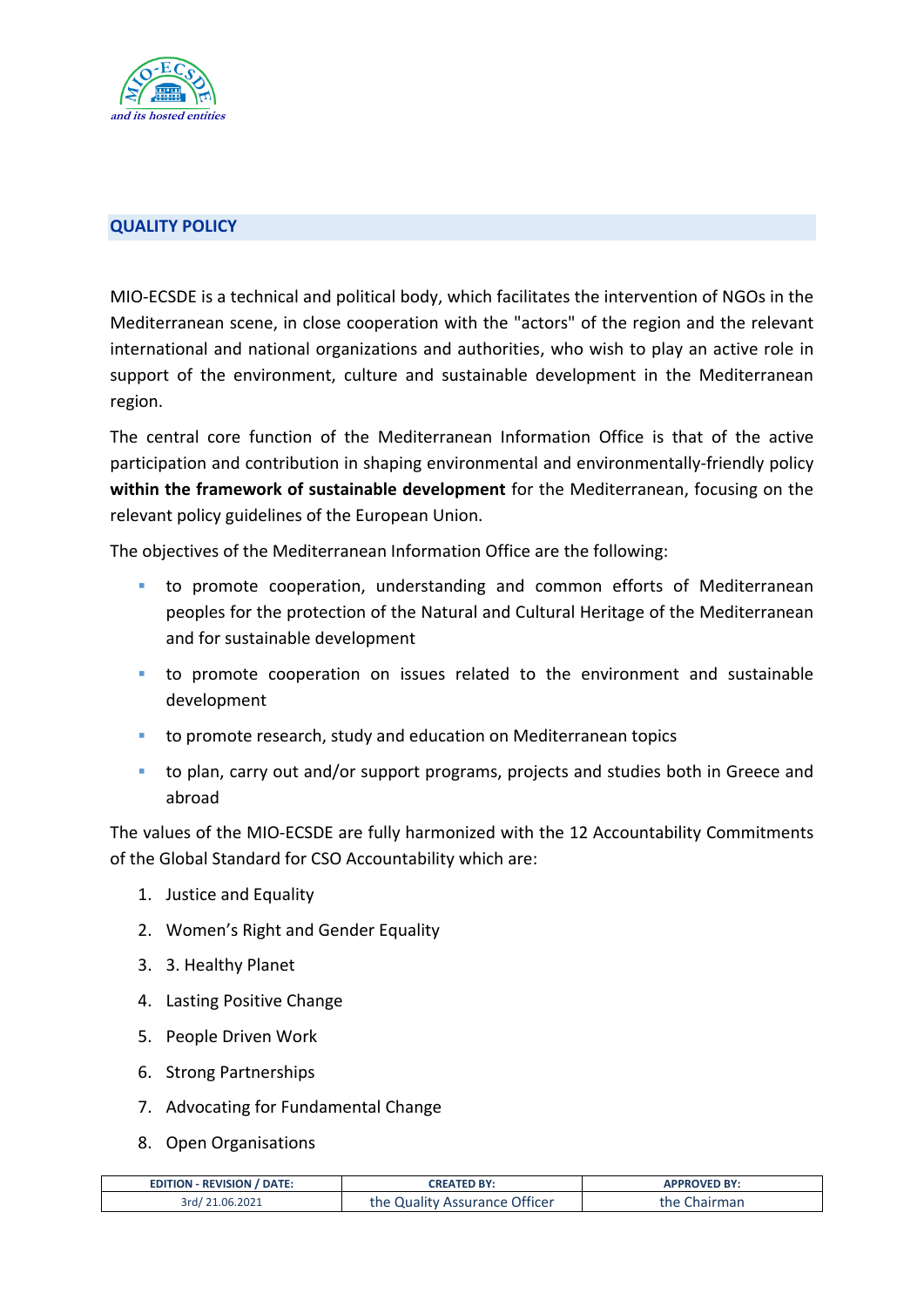

- 9. Empowered, Effective Staff and Volunteers
- 10. Well-Handled resources
- 11. Responsive Decision-making
- 12. Responsible Leadership

In order to achieve its objectives, Senior Management and the employees are committed to the following:

- **•** preparation of integrated training programs to meet the educational needs and specific nature of the Mediterranean peoples
- **.** training and promotion of political proposals that promote the protection of the environment and cultural identity of the Mediterranean region through the appropriate channels
- **·** implementation of programs that highlight the environmental and cultural characteristics of the Mediterranean region, within the specified timeframe and budgeted costs.
- **•** compliance with the requirements and procedures of the Quality Management System
- establishment of a framework of indicators and their review at regular intervals
- **•** continuous improvement of the effectiveness of the quality management system

The Chairman M. Scoullos

| <b>EDITION - REVISION / DATE:</b> | <b>CREATED BY:</b>        | <b>APPROVED BY:</b> |
|-----------------------------------|---------------------------|---------------------|
| 1.06.2021                         | Quality Assurance Officer | `hairman            |
| 3rd/                              | :ne                       | ne                  |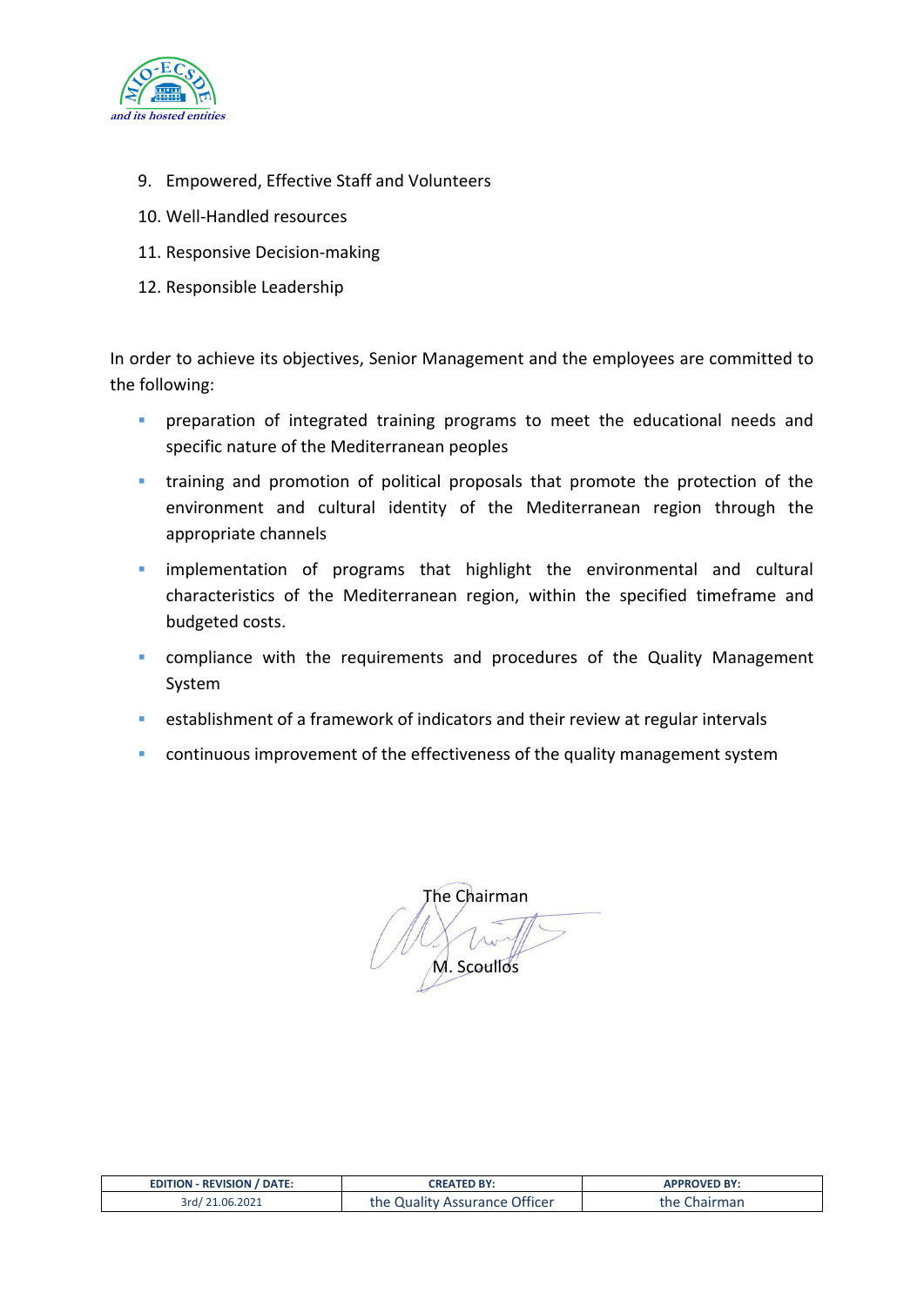

## **ORGANIZATIONAL CHART**

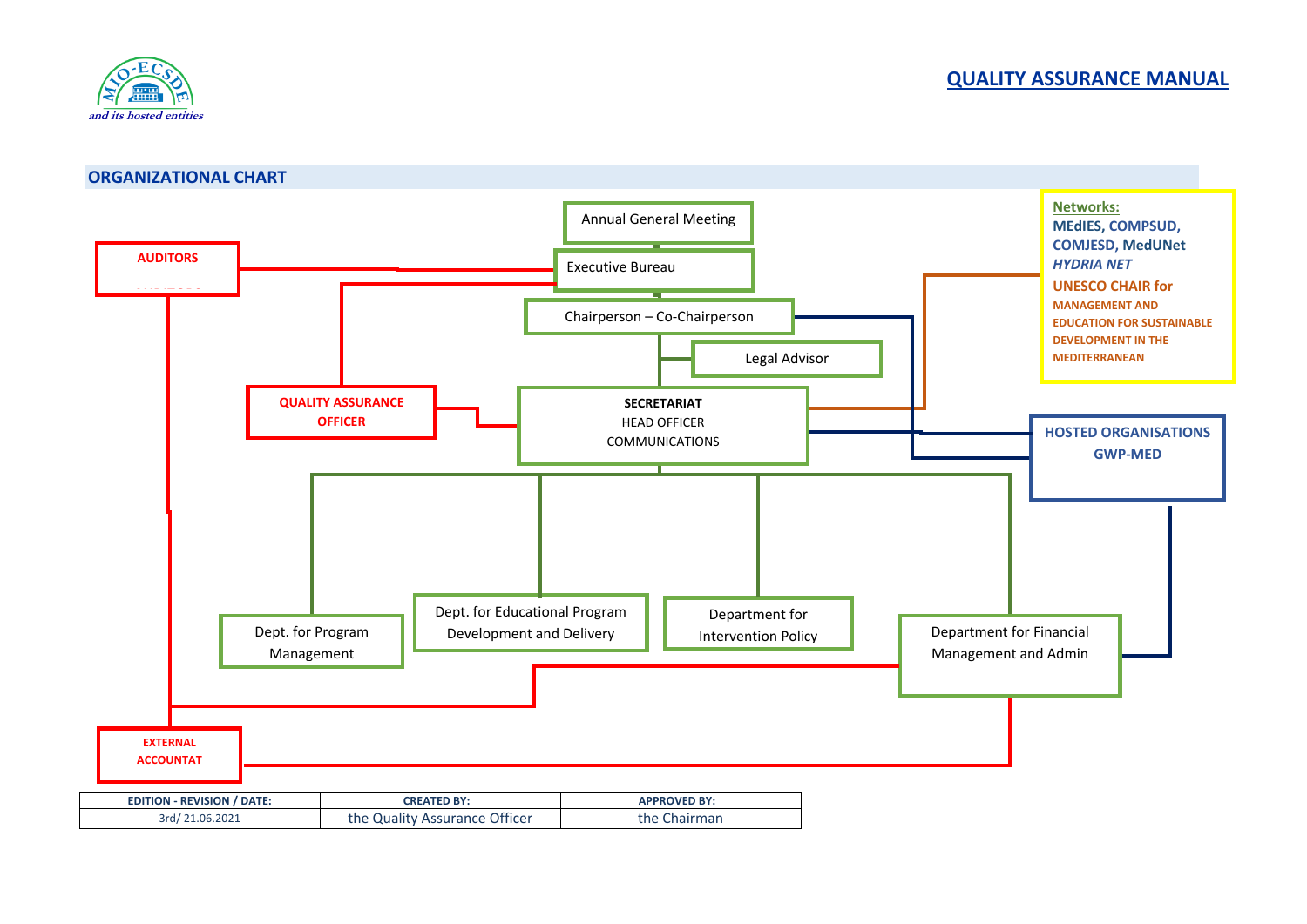



Ms. Anastasia Roniotes, is the Head Officer and Head of Department for Intervention Policy, and is also appointed to be the Executive Agent of the Organization. Ms. Vasiliki Mantzara is appointed as Head of the Department of Financial Management, while the MIO-ECSDE Chairperson is appointed also as Head of the Department of Development and Implementation of the Educational Programs.

| <b>EDITION - REVISION / DATE:</b> | <b>CREATED BY:</b>            | <b>APPROVED BY:</b> |
|-----------------------------------|-------------------------------|---------------------|
| 3rd/21.06.2021                    | the Quality Assurance Officer | the Chairman        |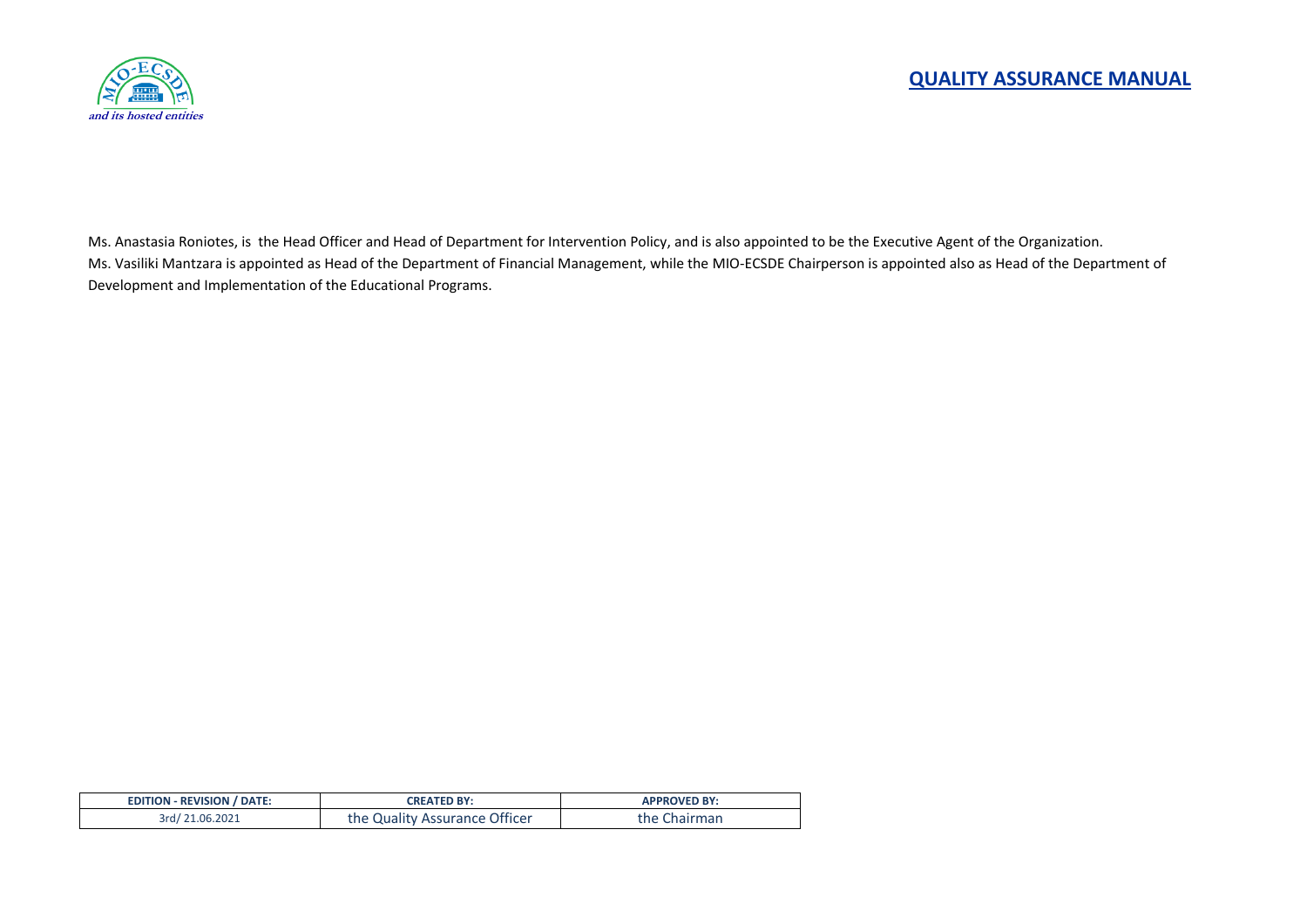

# **OBJECTIVES, STRUCTURE AND SYSTEM EXCEPTIONS**

# **1. Objective**

The Quality Management System of the organization involves the:

#### *Design, development, management and implementation of European programs*

The Quality Management System has been developed on the basis of:

- 1. the requirements of ISO 9001: 2015
- 2. the legal and regulatory requirements specified by Greek and European legislation

## **2. Structure**

The developed Quality Management System consists of the following:

- 1. Quality Assurance Manual, which includes the Organizational Chart and Quality Assurance and Competency Management Policy
- 2. Job descriptions
- 3. Objectives
- 4. Quality Management System documents (Procedures and Directives)
- 5. Standards, e.g. ISO 9001:2015
- 6. Legislation, Circulars, Regulations and other documents of external origin related to the organization's activities that are not integrated into the Procedures.
- 7. Records kept under the Quality Management System

| <b>EDITION - REVISION / DATE:</b> | <b>CREATED BY:</b>            | <b>APPROVED BY:</b> |
|-----------------------------------|-------------------------------|---------------------|
| 21.06.2021                        | the Quality Assurance Officer | Chairman<br>rne.    |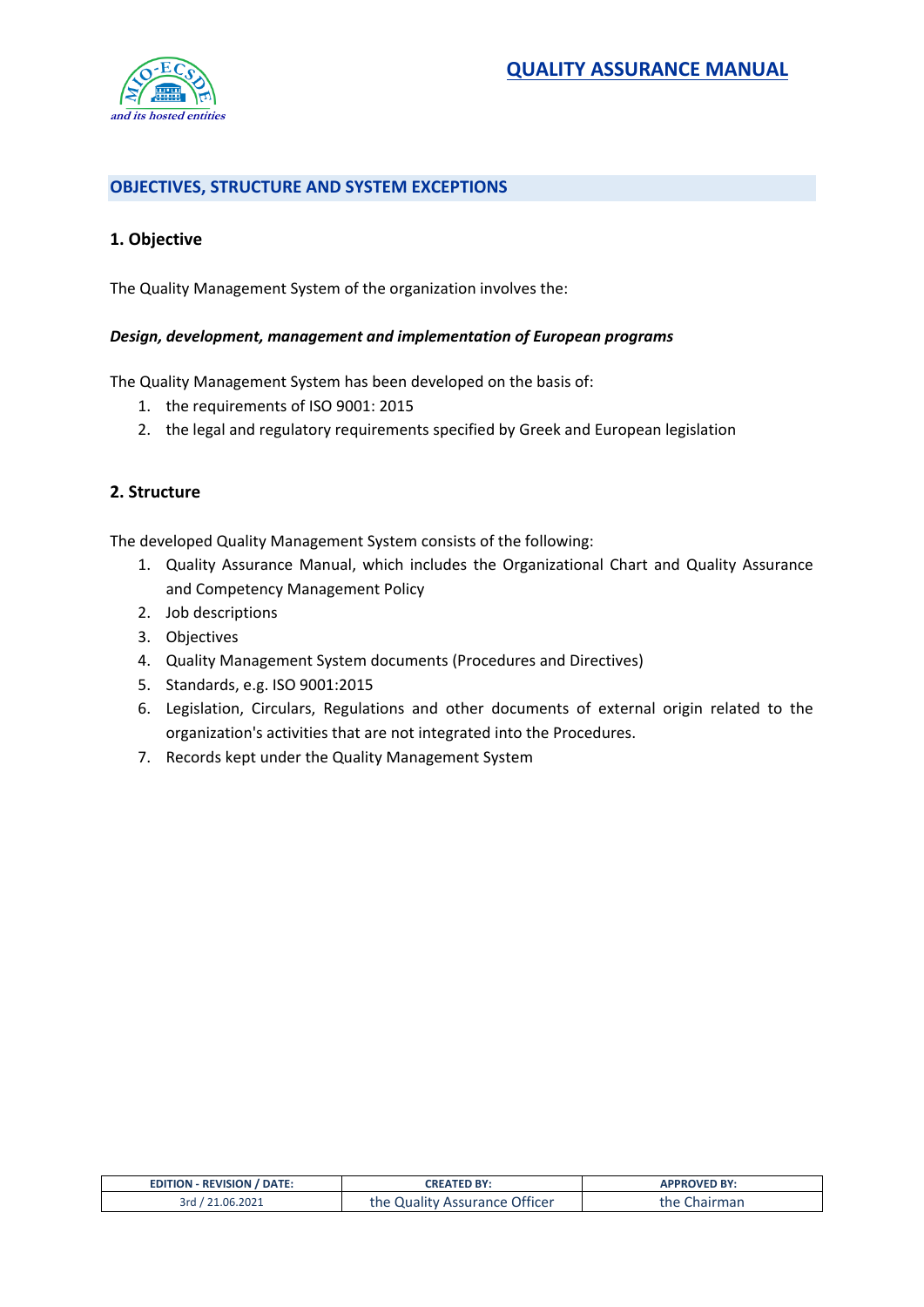

## **PROCESSES INTERACTION CHART**



| <b>EDITION - REVISION / DATE:</b> | <b>CREATED BY:</b>               | <b>APPROVED BY:</b> |
|-----------------------------------|----------------------------------|---------------------|
| 21.06.2021                        | <b>Quality Assurance Officer</b> | Chairman            |
| 3rd                               | chel                             | 'ne                 |